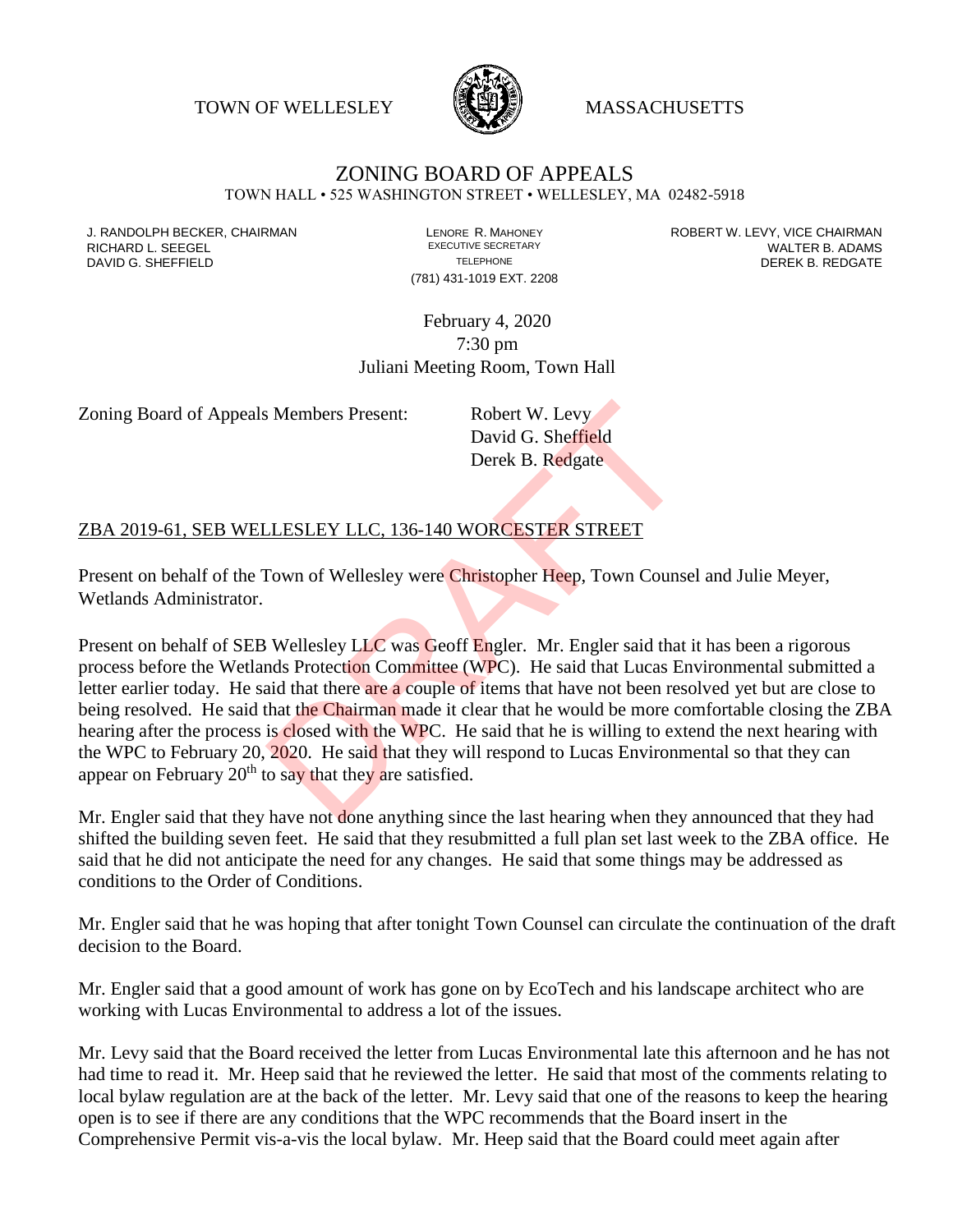February 20<sup>th</sup> but before the issuance of the Order of Conditions. He said that there is a quick turnaround from when the WPC closes the public to when it issues an Order of Conditions.

Mr. Engler said that the Applicant will have to adhere to any conditions in the Order of Conditions. Mr. Levy said that the Board wants to see if there are any conditions in the Order of Conditions that are appropriate as conditions to the Comprehensive Permit. Mr. Engler questioned the necessity of that. He suggested putting a blanket condition in the Comprehensive Permit stating that the Applicant must comply with the Order of Conditions. Mr. Levy said that is beyond the Board's jurisdiction under the State statute. Mr. Heep said that after February 20<sup>th</sup> and before issuance of the Order of Conditions, by working with staff, the Board can get a good idea of the magnitude of any project changes that might have to follow the action by the WPC. He said that the Board can meet again to discuss it. He said that the Order of Conditions will have to issue and go final while the ZBA is still within its 40 day window to finalize its decision.

Mr. Engler said that he would find it unusual and discouraging if they were to receive an Order of Conditions and then the Board chose to not grant the waiver and effectively not allow them to build the project. He said that nothing has been raised at any of the public hearings that would rise to such a level of health and safety that trumps the need for affordable housing.

Ms. Meyer said that the WPC is just learning about the riverfront and redevelopment. She said that the WPC may draft an Order of Conditions on February 20<sup>th</sup> and vote to close the issue on March 12<sup>th</sup> or March 15<sup>th</sup> at the earliest.

Mr. Levy said that the ZBA is sitting as the WPC for the local bylaw under the Comprehensive Permit. He said that the WPC's jurisdiction is under the Wetlands Protection Act. He asked if there is anything under the local bylaw that Ms. Meyer thinks that the Board should impose a condition for in its permit. Ms. Meyer said that the Board may want to look at the waiver of the performance letter for the buffer zone where there is a good increase of impervious cover as compared to the present state. She said that even if the Board accepts the waiver, they can still request a wildlife habitation evaluation. She said that because it is so important to have a buffer zone in a pretty good chunk of a wildlife corridor there, the Board could ask for that. Mr. Levy asked if that is something that the WPC typically requests pre-permit or as a condition. Ms. Meyer said that they always request it. She said that it can be a condition. She said that the Board can accept the waiver for meeting all of the performance standards which only change to the state of the buffer zone by a certain amount. Mr. Levy said that since that would be post-permit, it would be mostly informational. Ms. Meyer said that it would typically come up during the review process but the WPC was not reviewing the buffer zone for this project. affordable housing.<br>WPC is just learning about the riverfront and redevelopm<br>mditions on February 20<sup>th</sup> and vote to close the issue on l<br>BA is sitting as the WPC for the local bylaw under the Co<br>diction is under the Wetla

Ms. Meyer said that the Riverfront Act and the bylaw are similar to each other. She said that the bylaw cares about recreation as an interest. She said that in looking at the riverfront, the first determination is whether the alternatives analysis is sufficient. She said the review moves on to impacts to the riverfront. She said that she did not have a lot of time to review the letter from Lucas Environmental. Mr. Engler said that they submitted a full alternative analysis and Lucas Environmental said that they were satisfied with the analysis.

Ms. Meyer said that it is important to make sure that the alternatives analysis is complete and accurate. She said that it has to be analyzed in consideration of what the impacts will be to the area itself. She said that she did not see the information from the project representatives or Lucas Environmental about what they analyzed. Mr. Engler said that they did a thorough alternatives analysis because his consultant knew that Lucas Environmental would expect nothing less. Mr. Levy asked why the waiver is needed if the project meets the criteria. Mr. Engler said that some of the waivers are for specific components.

Ms. Meyer said that once the Order is closed and voted to issue, there is a 21 day turnaround. Mr. Redgate said that they do not close the hearing until they have done draft conditions. He said that deliberations will be done but the WPC has two weeks before they close it and another 21 days after that.